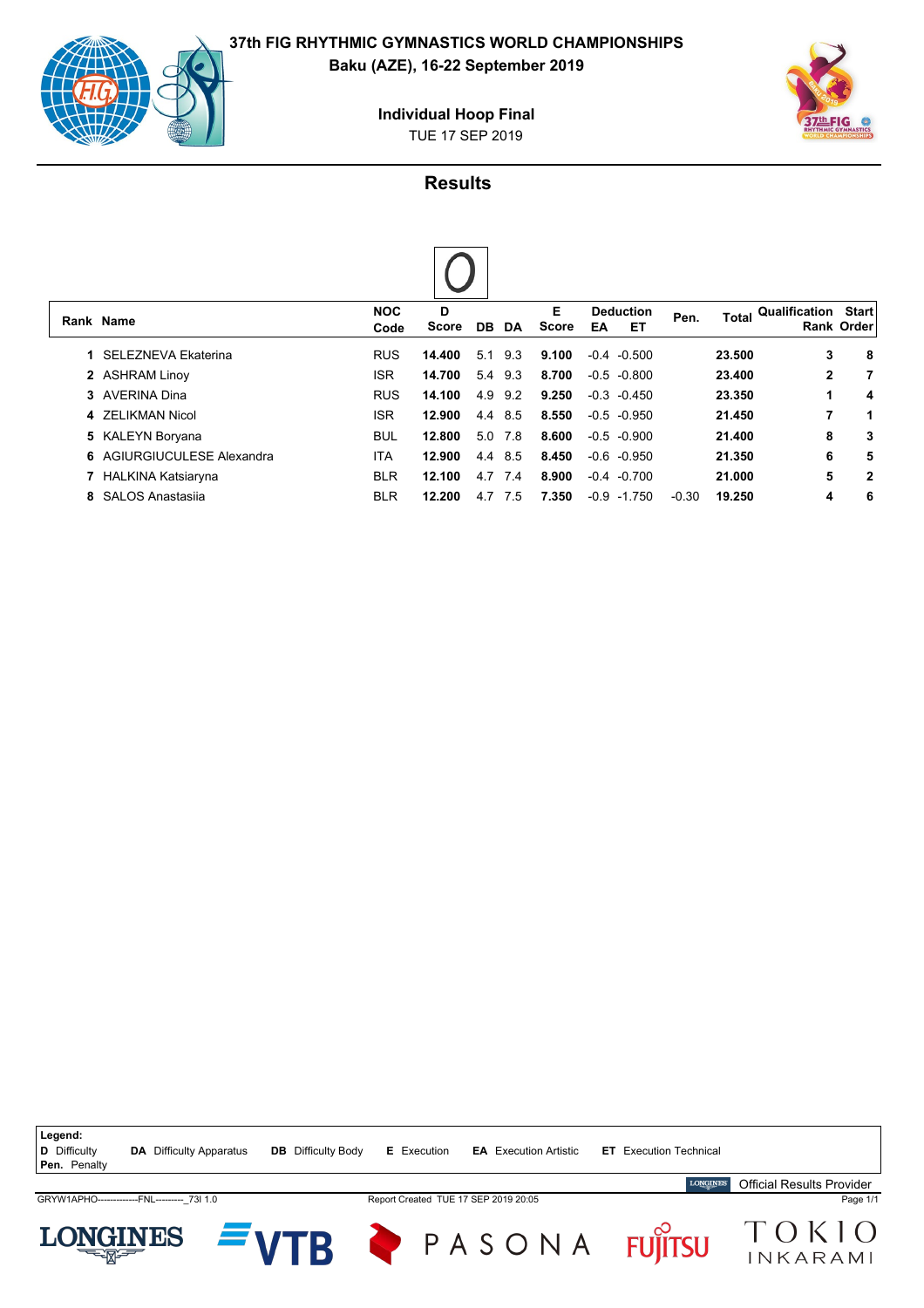

**Baku (AZE), 16-22 September 2019**



#### TUE 17 SEP 2019 **Individual Ball Final**

## **Results**

|--|

|   | Rank Name              | <b>NOC</b><br>Code | D<br>Score | DB DA     |     | Е<br>Score | <b>Deduction</b><br>EТ<br>EA | Pen.    | Total  | <b>Qualification Start</b> | <b>Rank Order</b> |
|---|------------------------|--------------------|------------|-----------|-----|------------|------------------------------|---------|--------|----------------------------|-------------------|
|   | AVERINA Dina           | <b>RUS</b>         | 14.400     | 4.8       | 9.6 | 9.100      | $-0.4 -0.500$                |         | 23.500 |                            | 8                 |
|   | 2 AVERINA Arina        | <b>RUS</b>         | 14.000     | 5.1       | 8.9 | 9.100      | $-0.4 - 0.500$               | $-0.05$ | 23.050 | 2                          | 7                 |
|   | 3 ASHRAM Linoy         | <b>ISR</b>         | 13.900     | 5.1       | 8.8 | 8.550      | $-0.5 - 0.950$               | $-0.05$ | 22.400 | 7                          | 5                 |
|   | 4 BALDASSARRI Milena   | <b>ITA</b>         | 13.600     | $5.2$ 8.4 |     | 8.600      | $-0.6 - 0.800$               |         | 22.200 | 5                          | 4                 |
|   | 5 KALEYN Boryana       | <b>BUL</b>         | 13.500     | 5.1       | 8.4 | 8.600      | $-0.4 -1.000$                |         | 22.100 | 3                          | 6                 |
| 6 | NIKOLCHENKO Vlada      | UKR                | 12.900     | 5.3       | 7.6 | 8.550      | $-0.5 - 0.950$               |         | 21.450 | 4                          | $\mathbf{2}$      |
|   | <b>ZELIKMAN Nicol</b>  | <b>ISR</b>         | 13.000     | 4.6       | 8.4 | 8.450      | $-0.6 - 0.950$               |         | 21.450 | 6                          | 1                 |
| 8 | <b>GRISKENAS Evita</b> | <b>USA</b>         | 12.000     | 5.1       | 6.9 | 8.350      | $-0.5 -1.150$                |         | 20.350 | 8                          | 3                 |
|   |                        |                    |            |           |     |            |                              |         |        |                            |                   |

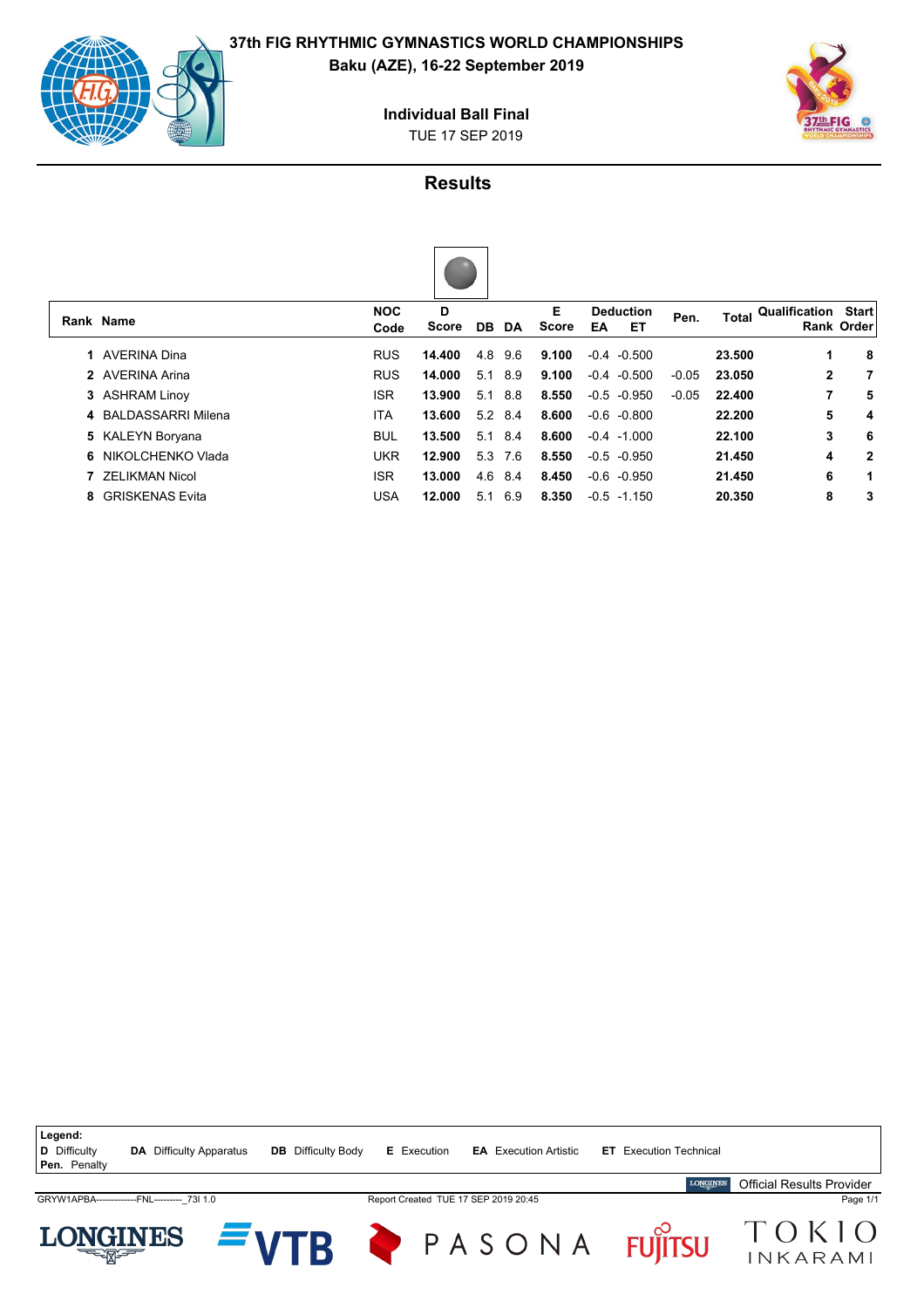



THU 19 SEP 2019 **Individual Clubs Final**

## **Results**

|   | Rank Name                  | <b>NOC</b><br>Code | D<br><b>Score</b> | DB. | <b>DA</b> | Е<br><b>Score</b> | EA     | <b>Deduction</b><br>ET | Pen. | <b>Total</b> | Qualification | <b>Start</b><br><b>Rank Order</b> |
|---|----------------------------|--------------------|-------------------|-----|-----------|-------------------|--------|------------------------|------|--------------|---------------|-----------------------------------|
|   | AVERINA Dina               | <b>RUS</b>         | 14.800            | 4.9 | 9.9       | 9.000             |        | $-0.4 - 0.600$         |      | 23,800       | $\mathbf{2}$  | -8                                |
|   | 2 ASHRAM Linoy             | <b>ISR</b>         | 14.600            | 5.4 | 9.2       | 8.700             |        | $-0.5 -0.800$          |      | 23.300       | 3             | $\mathbf 1$                       |
|   | 3 NIKOLCHENKO Vlada        | <b>UKR</b>         | 13,800            | 5.9 | 7.9       | 8.550             | $-0.7$ | $-0.750$               |      | 22.350       | 4             | 4                                 |
|   | 4 AVERINA Arina            | <b>RUS</b>         | 13.600            | 5.1 | 8.5       | 8.450             |        | $-0.5 -1.050$          |      | 22.050       | 1             | 3                                 |
|   | 5 AGIURGIUCULESE Alexandra | ITA.               | 13.400            | 5.2 | 8.2       | 8.500             |        | $-0.5 -1.000$          |      | 21.900       | 7             | $\mathbf{2}$                      |
|   | 6 HARNASKO Alina           | <b>BLR</b>         | 13.100            | 4.8 | 8.3       | 8.500             | $-0.6$ | -0.900                 |      | 21.600       | 9             | 5                                 |
|   | <b>ZELIKMAN Nicol</b>      | <b>ISR</b>         | 12.900            | 4.2 | 8.7       | 7.950             |        | $-0.9 -1.150$          |      | 20.850       | 6             | 6                                 |
| 8 | HALKINA Katsiaryna         | <b>BLR</b>         | 12.700            | 4.8 | 7.9       | 8.100             | $-0.7$ | $-1.200$               |      | 20.800       | 8             | 7                                 |